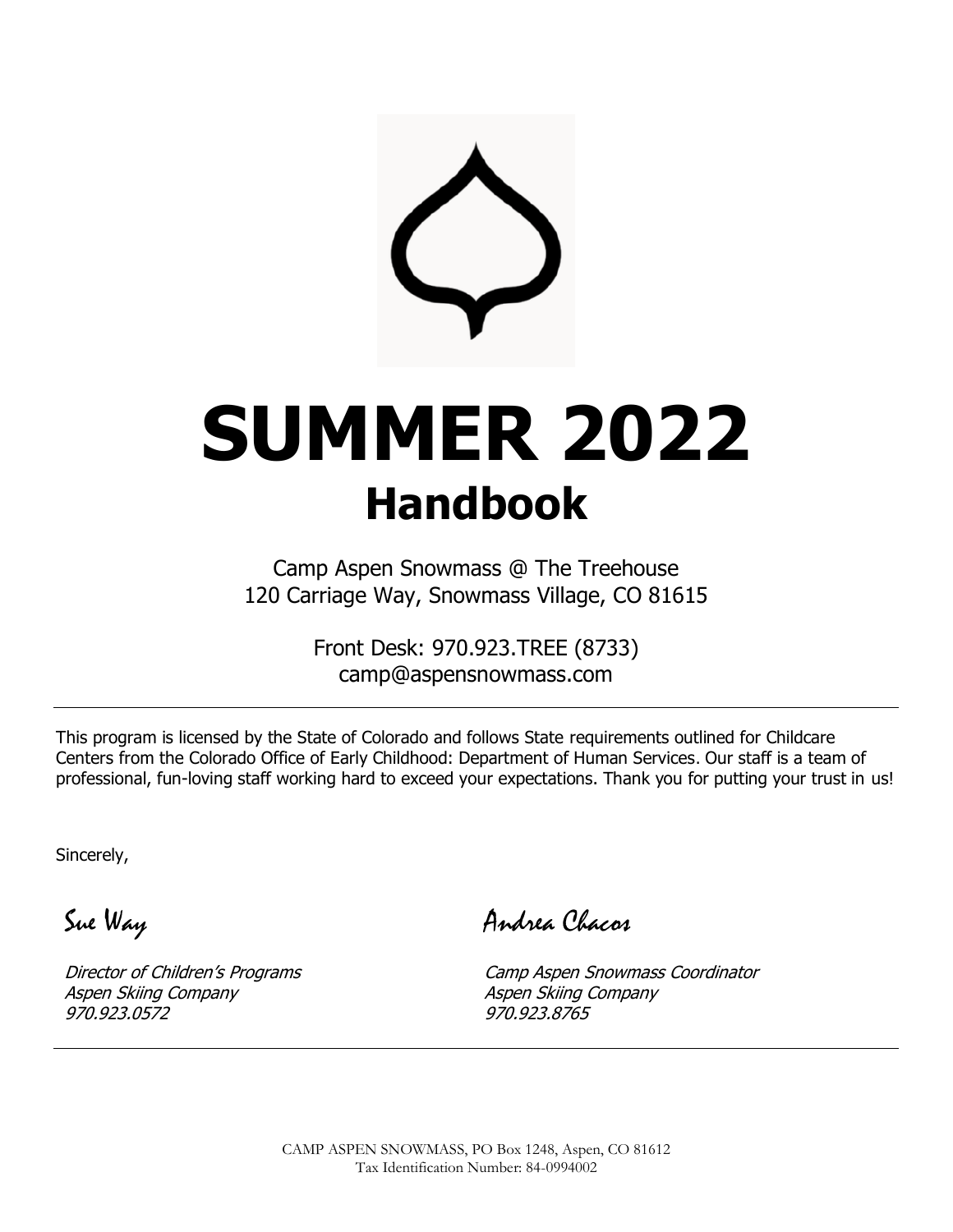#### **DATES & TIMES**

June  $6<sup>th</sup>$  2022 – August 26, 2022. Drop off is from  $8 - 9$  AM and pick up is between  $3 - 4$  PM.

#### **PURPOSE & PHILOSOPHY**

To provide a stimulating, high-quality Day Camp and Child care Program based on the developmental needs of children. To establish a safe environment that provides opportunities for children ages 1 year through teens to explore the great outdoors through enriched educational and recreational activities.

#### **NON-DISCRIMINATION POLICY**

Camp Aspen Snowmass does not discriminate in their enrollment or employment on basis of race, religion, national origin, sex or age. Children with special needs are welcome in our program provided we can meet their needs. Please let us know if your child has any special requirements so that we may review the situation carefully to determine if our program is able to meet these needs.

**ENROLLMENT PROCEDURES for ALL CAS CAMPERS by the first day of camp**

\*Click on the forms in blue to complete. These are live links that will open in a new tab.

- **1.** Registration and Medical Release Form: **[Aspen Snowmass Account](https://account.aspensnowmass.com/landing)**
- o If you answered YES to QUESTIONS #22-24 ON THE REGISTRATION AND MEDICAL RELEASE FORM, you must have a health care provider complete the **[Medication Administration Authorization Form](https://aspensnowmass0.sharepoint.com/:w:/s/S3/EW6NMo5VaNxIoKrl6Zj3c1UBUxvGDs6kcS7Ph_wuJF-ZGw?e=neuhQq)**
- 2. All children must provide a copy of their Immunization records: **[Colorado Certificate of Immunization](https://drive.google.com/file/d/1vQwP2sOF_4javJNM0LHydbjZZA9HtOeB/view?usp=sharing) or [Notice of Exclusion](https://drive.google.com/file/d/1w7pjP3wt0gzagAobMq8wS5ITF7WXiBD5/view?usp=sharing) or [Medical Exemption Form](https://drive.google.com/file/d/1PnMIMIP8j0exYai6-sF9AW4vkzRMeL6F/view?usp=sharing)**
- **3.** All children ages 4 and under must also complete a **[General Health Appraisal Form](https://documentcloud.adobe.com/link/review?uri=urn:aaid:scds:US:3df2b9ec-14d1-4a70-8317-cba3c9de0208)** completed within the past year.

# **ADDITIONAL ENROLLMENT PROCEDURES (for CONTRACTED 1–2-year-olds ONLY)**

\*Click on the forms in blue to complete. These are live links that will open in a new tab.

A. Complete the **[Summer 2022 Camp Aspen Snowmass Seasonal Contract](https://forms.office.com/Pages/ResponsePage.aspx?id=qv9thWp9g0mpaXHT1Sfyqgxb9EfngjxKiZJKyZ7or4pUNjRWUUE0VDFZQjlYSTYyT1JMSU1IWVdRSi4u)**

#### **CANCELLATION / CHANGE POLICY**

All Camp days and specialty camps must be cancelled or changed 48 hours in advance for a full refund. Camp Season Passholders will be charged \$78/day for all reservations not changed or cancelled 48 hours in advance. In addition, we understand there is a lot of uncertainty around this summer. Please know we are available to talk through refund options on a case-by-case basis.

Please report all cancellations, illnesses, or requests through the front desk (970.923.8733) or through email [camp@aspensnowmass.com](mailto:camp@aspensnowmass.com)

Weather Cancellations: Camp activities that are cancelled due to weather by Camp Aspen Snowmass will be rescheduled and/or refunded. Campers will choose another activity for the day if any activity is cancelled.

#### **MEALS AND SNACKS**

Camp Snowmass provides AM and PM snacks for all campers. All campers will need to bring their own lunch. **The Treehouse is a NUT-FREE facility.**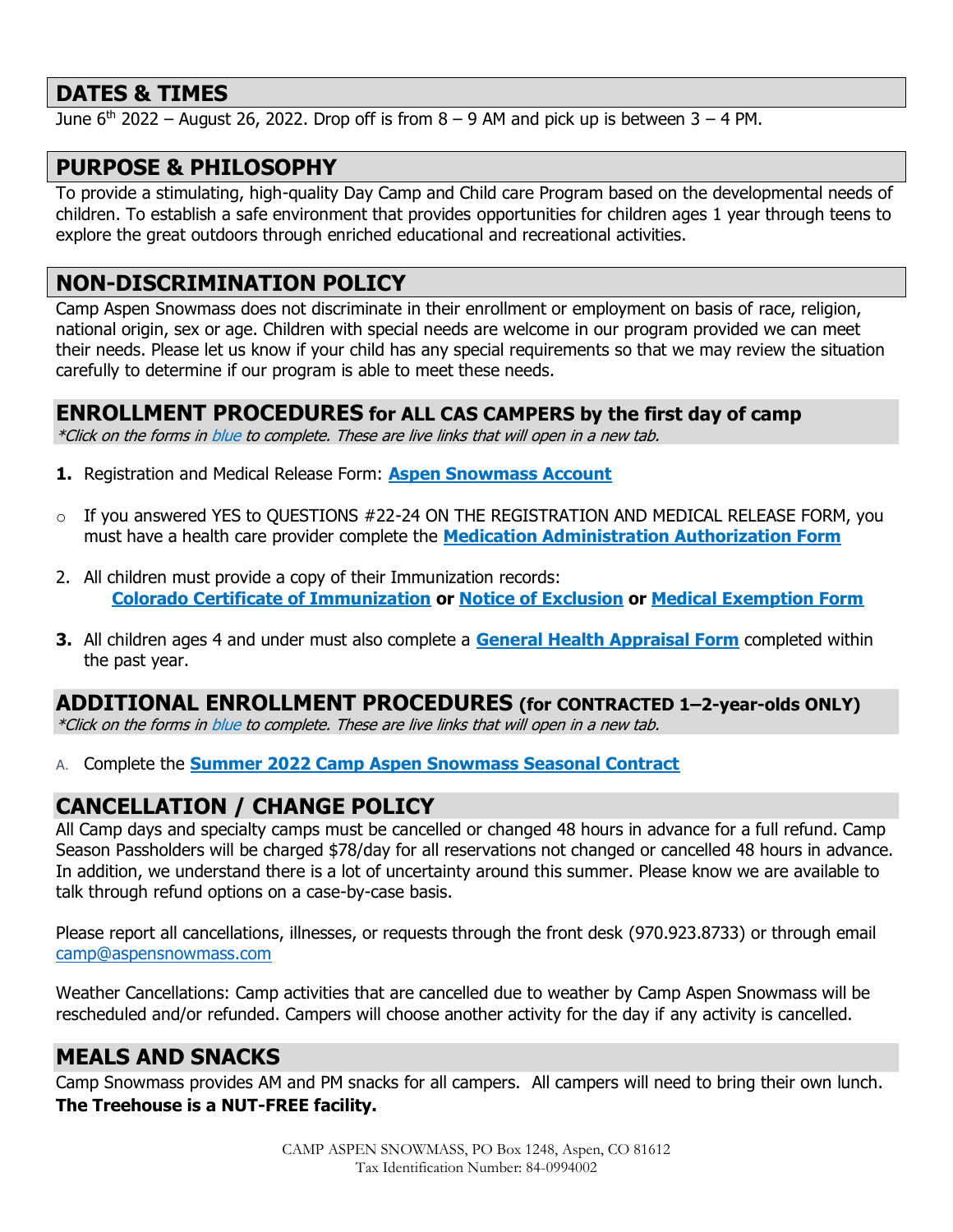# **DAILY ENROLLMENT ACCOUNTABILITY**

- Parents/ Caregivers must sign campers in and out with camp staff and provide a daytime contact phone number, end of day pickup location, and any special requests. Adults must have their Camp Aspen Snowmass issued security pass for pickup.
- Parents must sign-in for their child upon arrival and again sign them out at the end of the day. This is done using iPads for each activity.
- In addition, a parent (or authorized guardian) will need to sign their child in/ and out of the specific ageappropriate room using paper sign in/ and out sheets.
- When children leave the facility with instructors and teachers, each will sign out on a master whiteboard listing children, time and destination.

#### **[ILLNESS POLICY FOR STAFF & CHILDREN](https://aspensnowmass0.sharepoint.com/:w:/s/S3/EfZn5nJErodIq4jRAyr91pYBjD34ao9jsTt1KxMNGhKv0Q?email=achacos%40aspensnowmass.com&e=oYec0M)**

**1. FOLLOW HEALTHY BEST PRACTICES.** \*Masks are required on public transportation until further notice.

#### **2. GET TESTED IF YOU'RE FEELING SICK or EXPOSED** Go to: **[Aspen Covid Testing](https://covid19.pitkincounty.com/?sfid=11744#aspen-covid-testing)** or **[Sameday Testing](https://covid19.pitkincounty.com/?sfid=11744#sameday-testing)** to

access locations and availability. Call Aspen Valley Hospital 970.279.4111 if you need to be tested over the weekend.

#### **3. ISOLATE IF YOU ARE SICK OR TEST POSITIVE FOR COVID-19** Everyone *regardless of vaccination status* must stay home for 5 days.

| COVID-19 symptoms which must be fully resolved |                                                       | COVID-19 symptoms which must be improving  |                            |
|------------------------------------------------|-------------------------------------------------------|--------------------------------------------|----------------------------|
| before a child or staff member can return:     |                                                       | before a child or staff member can return: |                            |
|                                                | Feeling feverish: Having chills or fever of 100.4° or |                                            | Sore throat                |
|                                                | greater                                               |                                            | Runny nose or congestion   |
|                                                | Shortness of breath or difficulty breathing           |                                            | Muscle or body aches       |
|                                                | Nausea, vomiting, throwing up                         |                                            | Headache or Fatique        |
|                                                | Diarrhea or Cough                                     |                                            | New loss of taste or smell |

#### **4. REASONS TO KEEP CHILDREN AT HOME**

1. Child or staff is at risk of infecting others with COVID-19 or another contagious illness, either because of symptoms or recent close contact.

2. The child or staff member does not feel well enough to take part in usual activities. For example, a child is overly tired, fussy or will not stop crying.

- 3. A child needs more care than teachers and staff can give while still caring for the other children.
- 4. The child or staff member has symptoms or an illness is on the list, and staying home is required.

#### **5. OTHER ILLNESSES**

| Illnesses that require you to go home: |                                                        | When individuals may return: |                                                         |
|----------------------------------------|--------------------------------------------------------|------------------------------|---------------------------------------------------------|
| ☺                                      | Diarrhea, Vomiting or Throwing up                      | ☺                            | 24 hours after last episode                             |
| ⊛                                      | Fever of 100.4°F or higher (100°F or higher for babies | ☺                            | 24 hours without fever-reducing medication and when     |
|                                        | 4 months or younger)                                   |                              | symptoms improve                                        |
| ⊛                                      | Flu or Flu-like symptoms: Fever, sore throat, runny    |                              |                                                         |
|                                        | nose or congestion                                     |                              |                                                         |
| ☺                                      | Croup, RSV, Strep Throat                               |                              |                                                         |
| ⊛                                      | Chicken Pox                                            | ☺                            | When blisters have dried without lesions for 24 hours   |
| $\odot$                                | COVID-19                                               | ☺                            | After isolating for 5 days, without fever and only mild |
|                                        |                                                        |                              | symptoms                                                |
| ☺                                      | Head Lice, Ringworm, Impetigo                          | ☺                            | 24 hours after the first treatment has started          |
| ⊛                                      | MMR, Whooping Cough                                    | ☺                            | Once no longer contagious                               |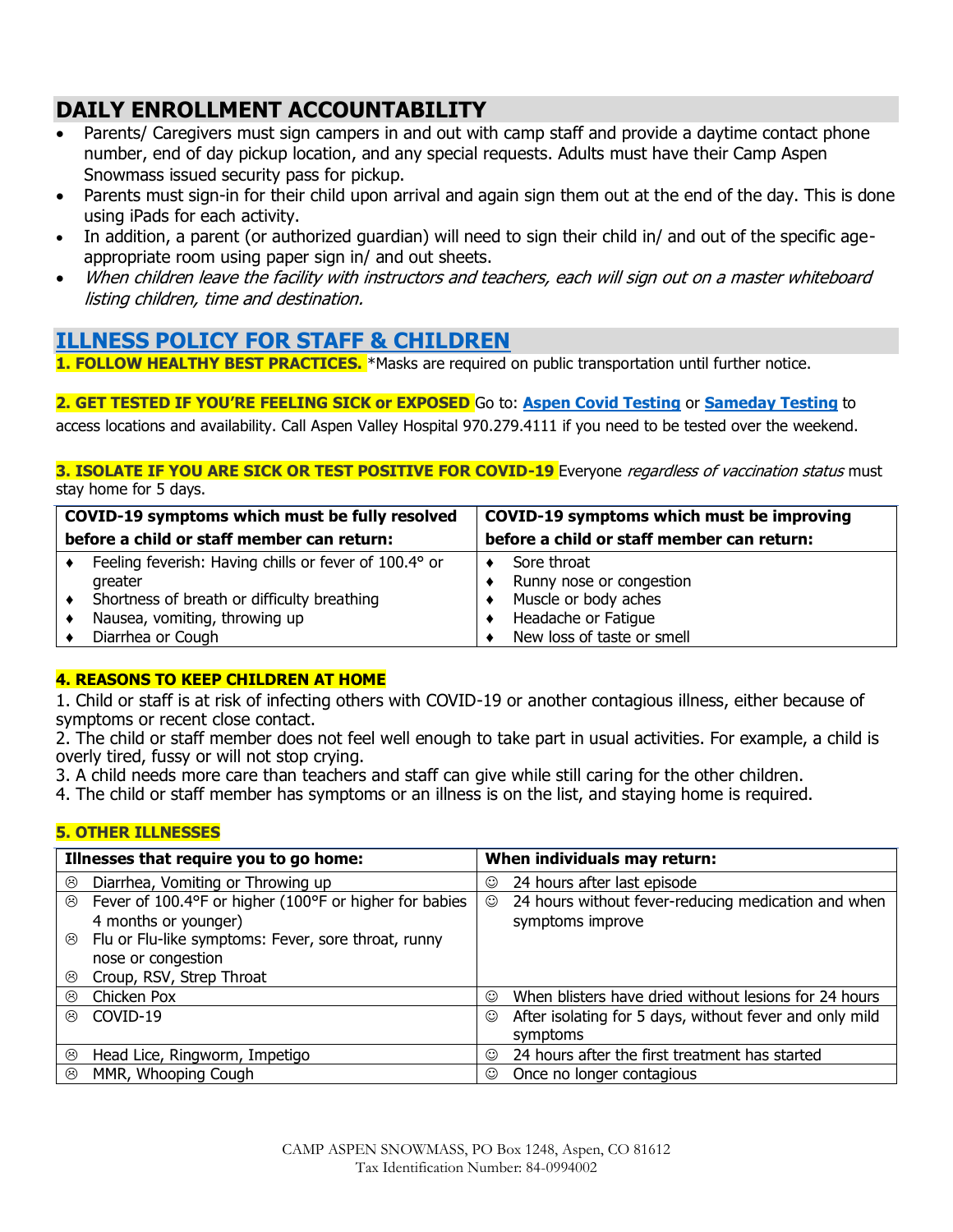# **MEDICATION & ALLERGIES**

Please fill out the **[Medication Administration Authorization Form](https://aspensnowmass0.sharepoint.com/:w:/s/S3/EW6NMo5VaNxIoKrl6Zj3c1UBUxvGDs6kcS7Ph_wuJF-ZGw?e=neuhQq) if your child requires ANY** 

**medication while in our care.** ALL medication must have a doctor's prescription (over the counter drugs included in original packaging) in order for staff to administer it. Medicine containers must bear the original pharmacy label showing the prescription number, name of medication, date filled, physician's name, child's name, and direction for dosage; and include a written order from a health care provider. We are not permitted to administer homeopathic remedies.

Parents / Caregivers should check-in with counselors daily to make sure children are wearing an "allergy tag" and have all correct information required for your child.

# **WEATHER POLICY**



## **SUNSCREEN and SUN PROTECTION**

Children will need sunscreen applied prior to drop-off in the morning. Staff will reapply every 60 minutes of continuous time outdoors and again after lunch and when going outside.

#### **COMMUNICATION**

Counselors are busy throughout the day and may not have their cellphones readily available. If you would like to discuss anything with a program coordinator, please make an appointment. We are happy to hear from you!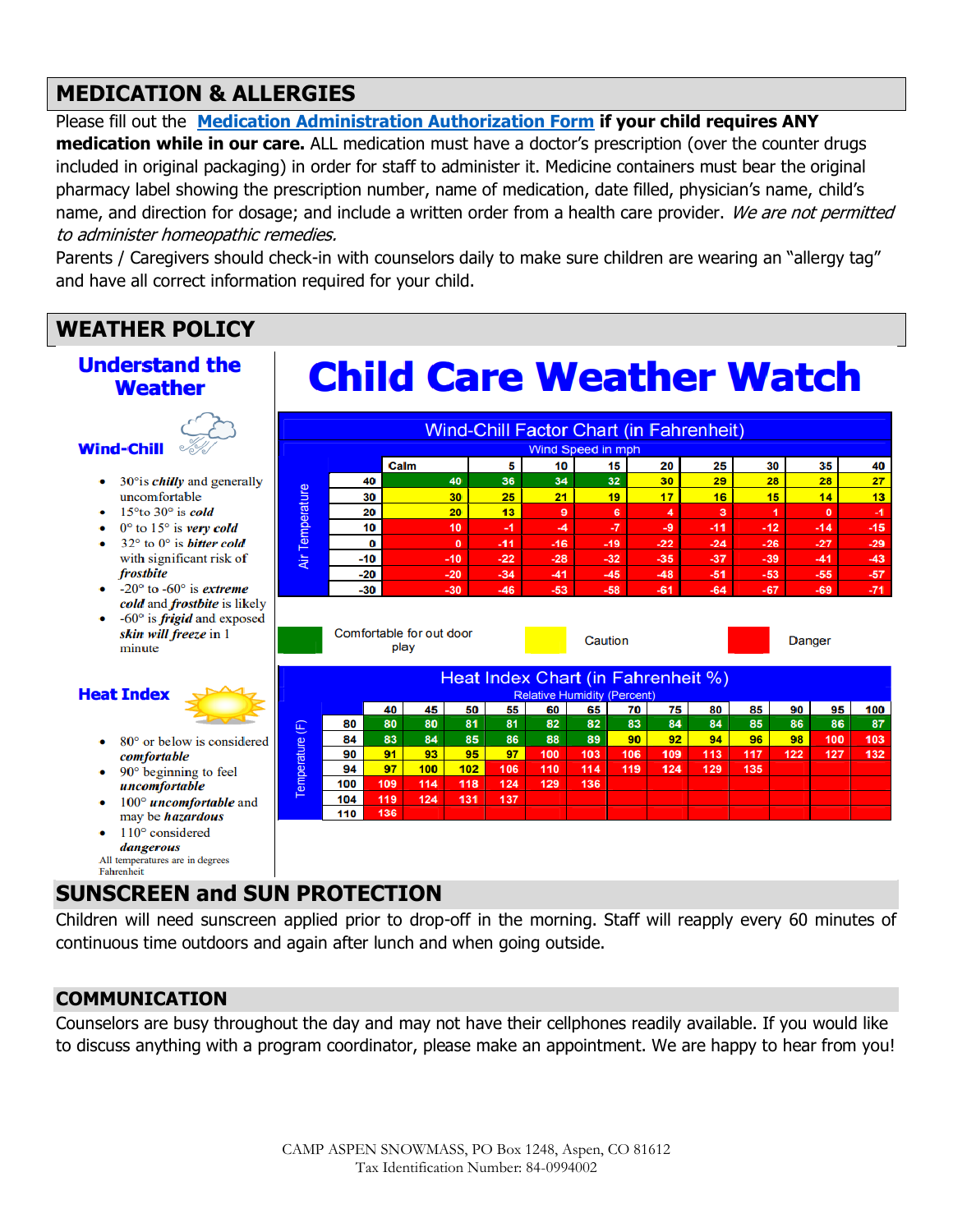# **IN CASE OF EMERGENCY, ACCIDENT OR INJURY**

Each day your child attends camp, parents/guardians will be asked to provide an emergency telephone number on our sign in sheets. In the event of a medical emergency, the parents will be notified, an EMT will be called and the child may be transported to Aspen Valley Hospital or the Snowmass Clinic. Staff members are trained in First Aid and CPR. Accident reports will be filled out by a teacher. Evacuation notices are posted in each room of the building in case of fire or other disaster. The fire department schedules fire drills and practices evacuation procedures once a month for our building.

IN CASE OF MEDICAL EMERGENCY, a child will be transported to SNOWMASS CLINIC, 77 Wood Road, Suite #N200 Snowmass Village, CO 81615. Phone: (970) 544.1518. Below, provide your child's Physician and Dentist name, address and phone number.

#### **EMERGENCY AND DISASTER PREPAREDNESS**

**Evacuate.** We leave the building, go to Capitol Peak: take attendance, call parents/ guardian at the number registered on sign-in sheet and relay information for reuniting the family.

**Lockdown, Shelter in Place, Active Shooter and/or Lockout.** The Staff in the building secure perimeter and seek shelter in a secure location within our building. We lock classroom doors, turn out the lights, move away from sight, do not open the door, maintain silence and take attendance. Parents/ Guardian will be called at the registered number on the sign-in sheet and given information for reuniting the family.

# **LOST/FOUND CHILD PROTOCOL**

Upon noticing a child who has separated from a teacher/counselor, the following steps must be taken:

- **1.** When there is a **lost child**, staff will immediately call CAS front desk at: 970.923.8733
	- a. Give a clear description of the child and color of their jacket/shirt. HQ / Front Desk will radio all counselors and information to mountain patrol. Staff will be instructed to hold the child if found and call HQ.
- 2. If a child is found and not with their class: Keep the child with your class and call the Front Desk.

## **KIDS AGREEMENT**

Remember to always:

- Use nice words and actions.
- Share things that belong to Camp.
- Take only the things that belong to you.
- Treat all games, equipment and Camp property with respect.
- Be nice to all kids and counselors at Camp.
- Not bring anything to Camp that could hurt anyone else.
- Have a really awesome time at camp every day!

If you break the Agreement, you may be asked not to come back to Camp … and that would make us very sad.

## **CAMPER CODE OF CONDUCT**

Campers need to respect each other and the staff. No cursing, hitting, punching, biting, spitting or bullying. Camp maintains an age-appropriate environment. We do not tolerate inappropriate language and actions. Camp will not tolerate the presence of any type of weapon; this includes pocket knives.

Physical violence or acts of harassment will not be tolerated.

Violation of the above rules may result in removal from the program.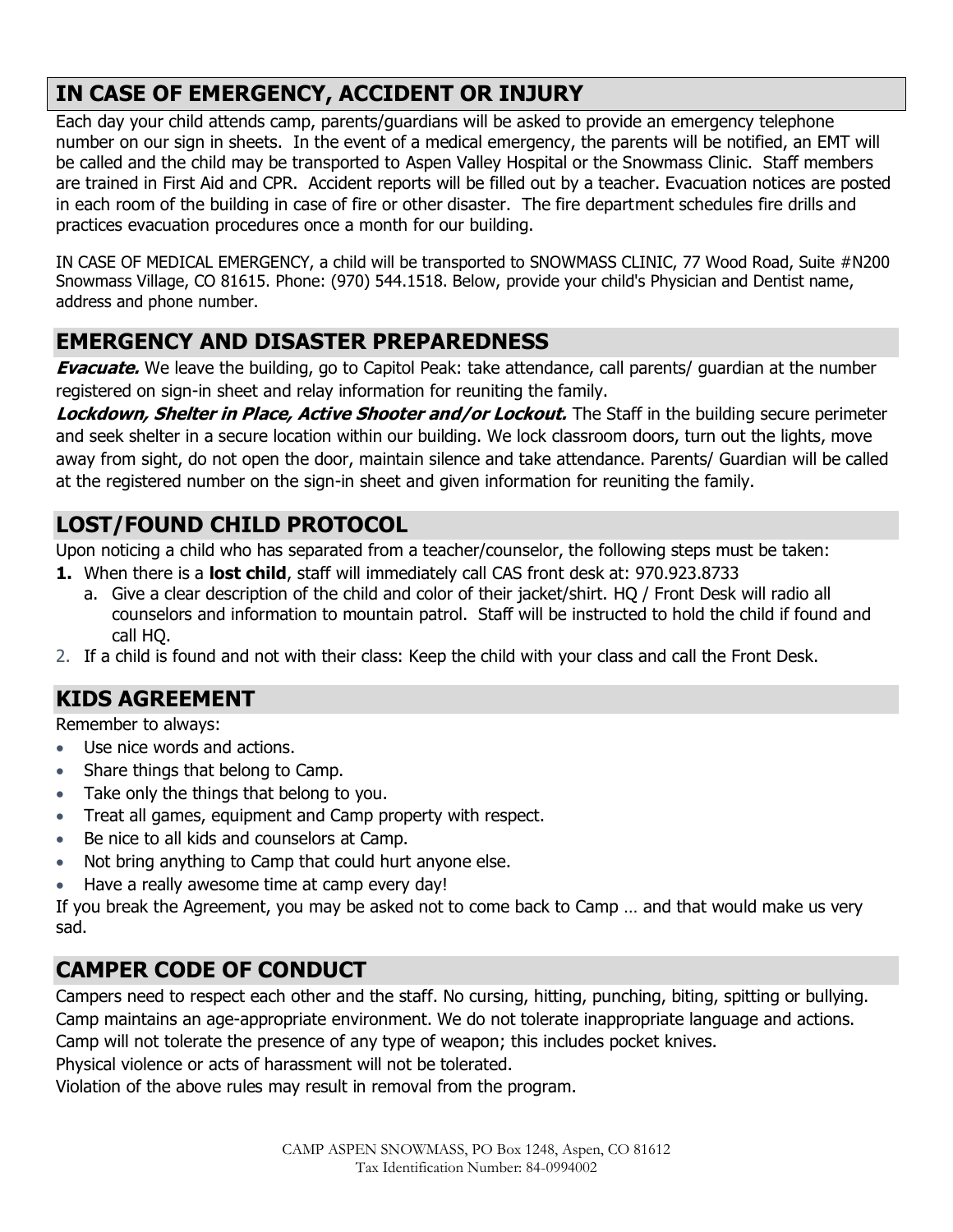# **GENERAL CHILD CARE POLICIES**

The following policies are used as a preventative measure ensuring the safety of children in our care.

- No employee is to be alone with a child in an enclosed space. Doors will be left open so an adult can be seen by others.
- Bathroom policy/potty accidents If help is needed with a child of the opposite sex, the staff member will ask for assistance from someone of that gender. If that is not possible, two adults will be present. A male instructor may not change a child's diaper under any circumstance.
- Staff will inform the Director and parents/caregivers of any unusual events which occur—falls, bumps, scrapes, etc. Staff will note the daily report and will fill out Accident/Incident report form.
- Staff will accommodate children with special needs and may be enrolled without prior notification from parents/caregivers. CAS does not discriminate based on need; however, additional support may be requested.
- The CAS Director will decide if a child should be asked not to return to camp.
- If a parent has a complaint or concern, the Director shall be notified.
- Everything will be written on the day-sheet, inclusive of garment top/jacket/shirts color in case of emergency.
- If there is a visitor, make sure that they have signed the Visitors Log and ensure the visitor writes/states the reason for visiting Camp. Do not let a visitor wander through Camp without an employee escort.
- All information concerning the children and/or their families is confidential.

# **GUIDANCE, POSITIVE INSTRUCTION, BEHAVIOR & CONSEQUENCES**

The following discipline and child abuse codes MUST be adhered to:

- We will not permit an employee or child to use corporal or other punishment, including but not limited to; pinching, shaking, spanking, punching, rough handling, hair pulling, or any humiliating or frightening method of discipline to control the actions of any child or group of children.
- Children shall not be subjected to threats.
- Punishment shall not be associated with rest, toileting or food deprivation.
- Separation, when used as guidance (used to be called "discipline"), shall be brief and appropriate for the child's age. The child shall be within sight of an adult in a safe, lighted, well-ventilated area.
- No child shall be isolated in a locked, closed room, or closet.
- Children shall be given multiple chances to stop inappropriate behavior.
	- $\circ$  Adults should attempt to engage the child in another activity (re-direction).
		- $\circ$  If the inappropriate behavior continues after adults have made many attempts to work with the child, then the director may need to set-up a plan with the parents.
- If a child physically hurts another child repeatedly, the director may choose not to have the child in the program. This decision may NOT be made by anyone other than the Director.
- If a child's attention span or age is such that he/she cannot join group activities (i.e., story time), the adult shall find an alternative activity for that child such as looking at books in the quiet corner.
- **Staff will adapt general programming and activities, within reason, to help children succeed in our program.**
- **Children that require more support and accommodation will need to discuss alternative care with the Director of Camp Aspen Snowmass.**
- Verbal abuse or derogatory remarks about a child, family, race, religion or cultural background shall not be permitted.
- Disregard of any of the foregoing disciplinary rules or any disciplinary measure resulting in physical injury or abuse to any child shall be grounds for immediate dismissal.